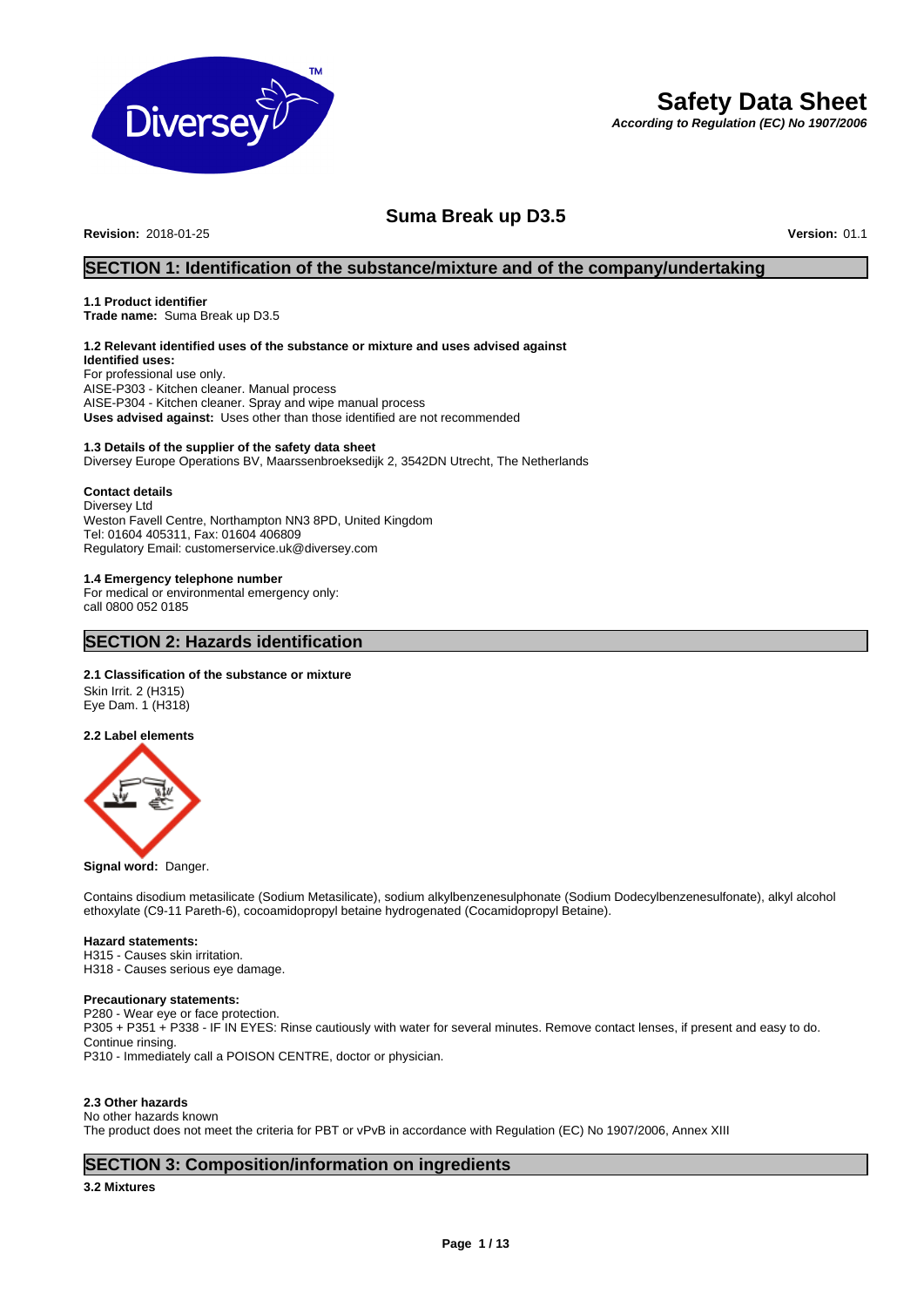| Ingredient(s)                        | <b>EC</b> number                    | <b>CAS number</b> | <b>REACH number</b>                                      | <b>Classification</b>                                                   | <b>Notes</b> | Weight<br>percent |
|--------------------------------------|-------------------------------------|-------------------|----------------------------------------------------------|-------------------------------------------------------------------------|--------------|-------------------|
| disodium metasilicate                | 215-687-4                           | 1344-09-8         | 01-2119448725-31                                         | Skin Corr. 1B (H314)<br>STOT SE 3 (H335)<br>Met. Corr. 1 (H290)         |              | $3 - 10$          |
| sodium alkylbenzenesulphonate        | 290-656-6                           | 90194-45-9        | $[1]$                                                    | Acute Tox. 4 (H302)<br>Skin Irrit. 2 (H315)<br>Eye Dam. 1 (H318)        |              | $1 - 3$           |
| sodium cumenesulphonate              | 239-854-6                           | 15763-76-5        | 01-2119489411-37                                         | Eye Irrit. 2 (H319)                                                     |              | $1 - 3$           |
| alkyl alcohol ethoxylate             | Polymer*                            | 68439-46-3        | $[4]$                                                    | Acute Tox. 4 (H302)<br>Eye Dam. 1 (H318)<br>Aquatic Chronic 3<br>(H412) |              | $1 - 3$           |
| cocoamidopropyl betaine hydrogenated | 604-575-4<br>931-513-6<br>931-296-8 |                   | 01-2119489410-39<br>01-2119513359-38<br>01-2119488533-30 | Eye Dam. 1 (H318)<br>Aquatic Chronic 3<br>(H412)                        |              | $1 - 3$           |

<sup>\*</sup> Polymer.

For the full text of the H and EUH phrases mentioned in this Section, see Section 16.

Workplace exposure limit(s), if available, are listed in subsection 8.1.

[1] Exempted: ionic mixture. See Regulation (EC) No 1907/2006, Annex V, paragraph 3 and 4. This salt is potentially present, based on calculation, and included for classification and labelling purposes only. Each starting material of the ionic mixture is registered, as required.

[2] Exempted: included in Annex IV of Regulation (EC) No 1907/2006.

[3] Exempted: Annex V of Regulation (EC) No 1907/2006.

[4] Exempted: polymer. See Article 2(9) of Regulation (EC) No 1907/2006.

# **SECTION 4: First aid measures**

| 4.1 Description of first aid measures                           |                                                                                                      |
|-----------------------------------------------------------------|------------------------------------------------------------------------------------------------------|
| Inhalation:                                                     | Get medical attention or advice if you feel unwell.                                                  |
| <b>Skin contact:</b>                                            | Wash skin with plenty of lukewarm, gently flowing water. Take off immediately all contaminated       |
|                                                                 | clothing and wash it before re-use. If skin irritation occurs: Get medical advice or attention.      |
| Eye contact:                                                    | Immediately rinse eyes cautiously with lukewarm water for several minutes. Remove contact lenses,    |
|                                                                 | if present and easy to do. Continue rinsing. Immediately call a POISON CENTRE, doctor or             |
|                                                                 | physician.                                                                                           |
| Ingestion:                                                      | Rinse mouth. Immediately drink 1 glass of water. Get medical attention or advice if you feel unwell. |
| Self-protection of first aider:                                 | Consider personal protective equipment as indicated in subsection 8.2.                               |
| 4.2 Most important symptoms and effects, both acute and delayed |                                                                                                      |
| Inhalation:                                                     | No known effects or symptoms in normal use.                                                          |

| 4.2 MOST IMPORTANT SYMPTOMIS AND CHECTS, DOIN ACTIVE AND DETAYED |                                             |
|------------------------------------------------------------------|---------------------------------------------|
| Inhalation:                                                      | No known effects or symptoms in normal use. |
| Skin contact:                                                    | Causes irritation.                          |
| Eye contact:                                                     | Causes severe or permanent damage.          |
| Ingestion:                                                       | No known effects or symptoms in normal use. |

### **4.3 Indication of any immediate medical attention and special treatment needed** No information available on clinical testing and medical monitoring. Specific toxicological information on substances, if available, can be found in section 11.

# **SECTION 5: Firefighting measures**

#### **5.1 Extinguishing media**

Carbon dioxide. Dry powder. Water spray jet. Fight larger fires with water spray jet or alcohol-resistant foam.

# **5.2 Special hazards arising from the substance or mixture**

No special hazards known.

#### **5.3 Advice for firefighters**

As in any fire, wear self contained breathing apparatus and suitable protective clothing including gloves and eye/face protection.

# **SECTION 6: Accidental release measures**

# **6.1 Personal precautions, protective equipment and emergency procedures**

Wear eye/face protection.

# **6.2 Environmental precautions**

Do not allow to enter drainage system, surface or ground water. Dilute with plenty of water.

# **6.3 Methods and material for containment and cleaning up**

Absorb with liquid-binding material (sand, diatomite, universal binders, sawdust).

#### **6.4 Reference to other sections**

For personal protective equipment see subsection 8.2. For disposal considerations see section 13.

# **SECTION 7: Handling and storage**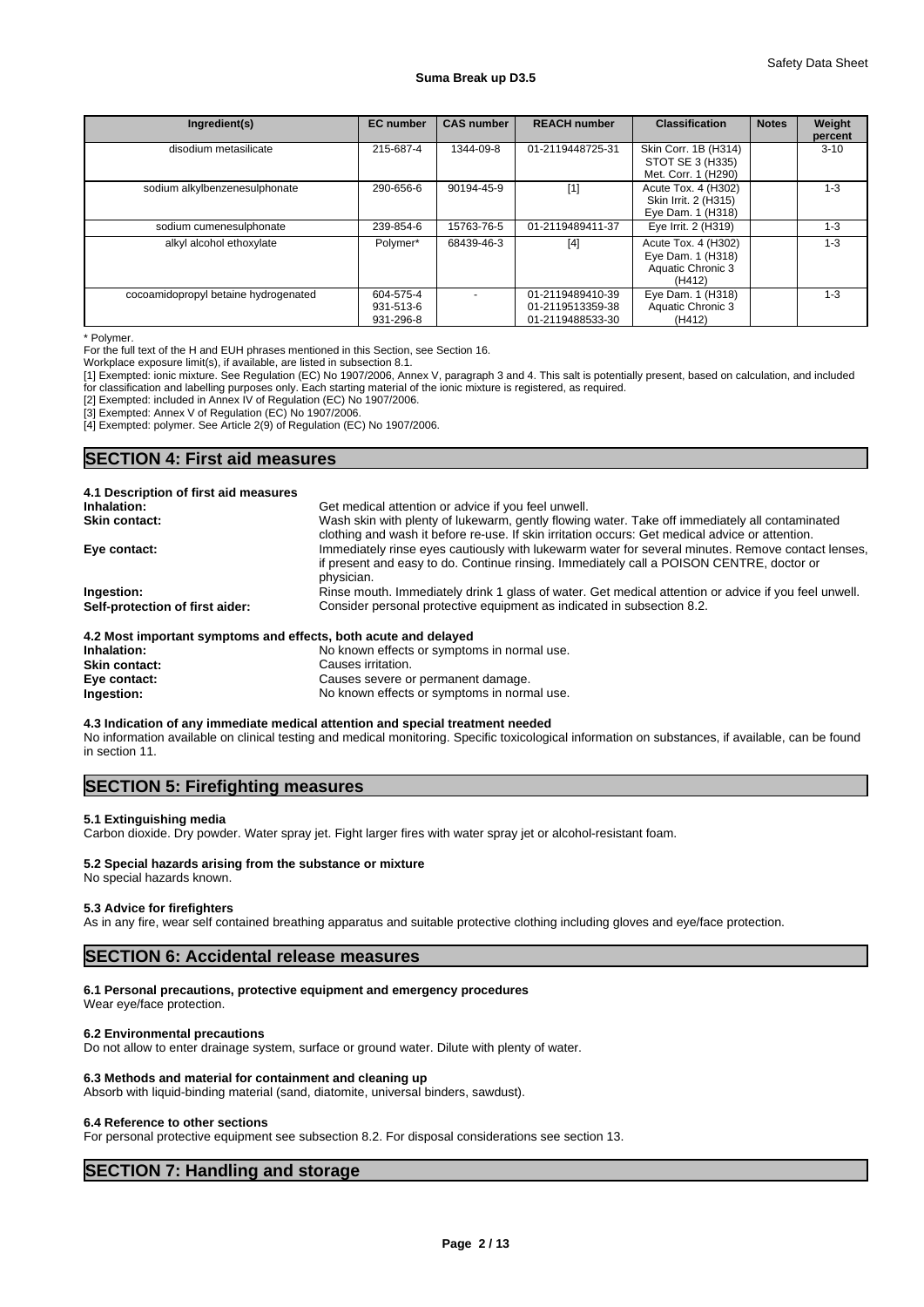# **7.1 Precautions for safe handling**

**Measures to prevent fire and explosions:**

No special precautions required.

#### **Measures required to protect the environment:**

For environmental exposure controls see subsection 8.2.

#### **Advices on general occupational hygiene:**

Handle in accordance with good industrial hygiene and safety practice. Keep away from food, drink and animal feeding stuffs. Do not mix with other products unless adviced by Diversey. Wash hands before breaks and at the end of workday. Wash face, hands and any exposed skin thoroughly after handling. Take off immediately all contaminated clothing. Wash contaminated clothing before reuse. Use personal protective equipment as required. Avoid contact with eyes. Use only with adequate ventilation.

# **7.2 Conditions for safe storage, including any incompatibilities**

Store in accordance with local and national regulations. Keep only in original container. Store in a closed container. For conditions to avoid see subsection 10.4. For incompatible materials see subsection 10.5.

# **7.3 Specific end use(s)**

No specific advice for end use available.

# **SECTION 8: Exposure controls/personal protection**

# **8.1 Control parameters Workplace exposure limits**

Air limit values, if available:

Biological limit values, if available:

Recommended monitoring procedures, if available:

Additional exposure limits under the conditions of use, if available:

# **DNEL/DMEL and PNEC values**

# **Human exposure**

DNEL oral exposure - Consumer (mg/kg bw)

| Ingredient(s)                        | Short term - Local | Short term - Systemic | Long term - Local | Long term - Systemic |
|--------------------------------------|--------------------|-----------------------|-------------------|----------------------|
|                                      | effects            | effects               | effects           | effects              |
| disodium metasilicate                |                    |                       |                   | 0.74                 |
| sodium alkylbenzenesulphonate        | No data available  | No data available     | No data available | No data available    |
| sodium cumenesulphonate              |                    |                       |                   | 3.8                  |
| alkyl alcohol ethoxylate             |                    |                       |                   |                      |
| cocoamidopropyl betaine hydrogenated |                    |                       |                   | ن. ا                 |

#### DNEL dermal exposure - Worker

| Ingredient(s)                        | <b>Short term - Local</b> | <b>Short term - Systemic</b> | Long term - Local | Long term - Systemic |
|--------------------------------------|---------------------------|------------------------------|-------------------|----------------------|
|                                      | effects                   | effects (mg/kg bw)           | effects           | effects (mg/kg bw)   |
| disodium metasilicate                | No data available         |                              | No data available | 1.49                 |
| sodium alkylbenzenesulphonate        | No data available         | No data available            | No data available | No data available    |
| sodium cumenesulphonate              |                           |                              |                   |                      |
| alkyl alcohol ethoxylate             |                           |                              |                   |                      |
| cocoamidopropyl betaine hydrogenated | No data available         |                              | No data available | 12.5                 |

DNEL dermal exposure - Consumer

| Ingredient(s)                        | <b>Short term - Local</b> | <b>Short term - Systemic</b> | Long term - Local | Long term - Systemic |
|--------------------------------------|---------------------------|------------------------------|-------------------|----------------------|
|                                      | effects                   | effects (mg/kg bw)           | effects           | effects (mg/kg bw)   |
| disodium metasilicate                | No data available         |                              | No data available | 0.74                 |
| sodium alkylbenzenesulphonate        | No data available         | No data available            | No data available | No data available    |
| sodium cumenesulphonate              |                           |                              |                   | 3.8                  |
| alkyl alcohol ethoxylate             |                           |                              |                   |                      |
| cocoamidopropyl betaine hydrogenated | No data available         |                              | No data available | ن. ا                 |

|  | DNEL inhalatory exposure - Worker (mg/m <sup>3</sup> ) |  |
|--|--------------------------------------------------------|--|
|--|--------------------------------------------------------|--|

| Ingredient(s)                        | Short term - Local | <b>Short term - Systemic</b> | Long term - Local | Long term - Systemic |
|--------------------------------------|--------------------|------------------------------|-------------------|----------------------|
|                                      | effects            | effects                      | effects           | effects              |
| disodium metasilicate                |                    |                              |                   | 6.22                 |
| sodium alkylbenzenesulphonate        | No data available  | No data available            | No data available | No data available    |
| sodium cumenesulphonate              |                    |                              |                   | 3.8                  |
| alkyl alcohol ethoxylate             |                    |                              |                   |                      |
| cocoamidopropyl betaine hydrogenated |                    |                              |                   | 44                   |

| DNEL inhalatory exposure -<br>Consumer (ma/m <sup>3</sup> ) |                    |                               |                       |                                 |  |
|-------------------------------------------------------------|--------------------|-------------------------------|-----------------------|---------------------------------|--|
| Ingredient(s)                                               | Short term - Local | <b>Short term - Systemicl</b> | ⁄ Long term - Local ∤ | <b>I Long term - Systemic I</b> |  |
|                                                             | effects            | effects                       | effects               | effects                         |  |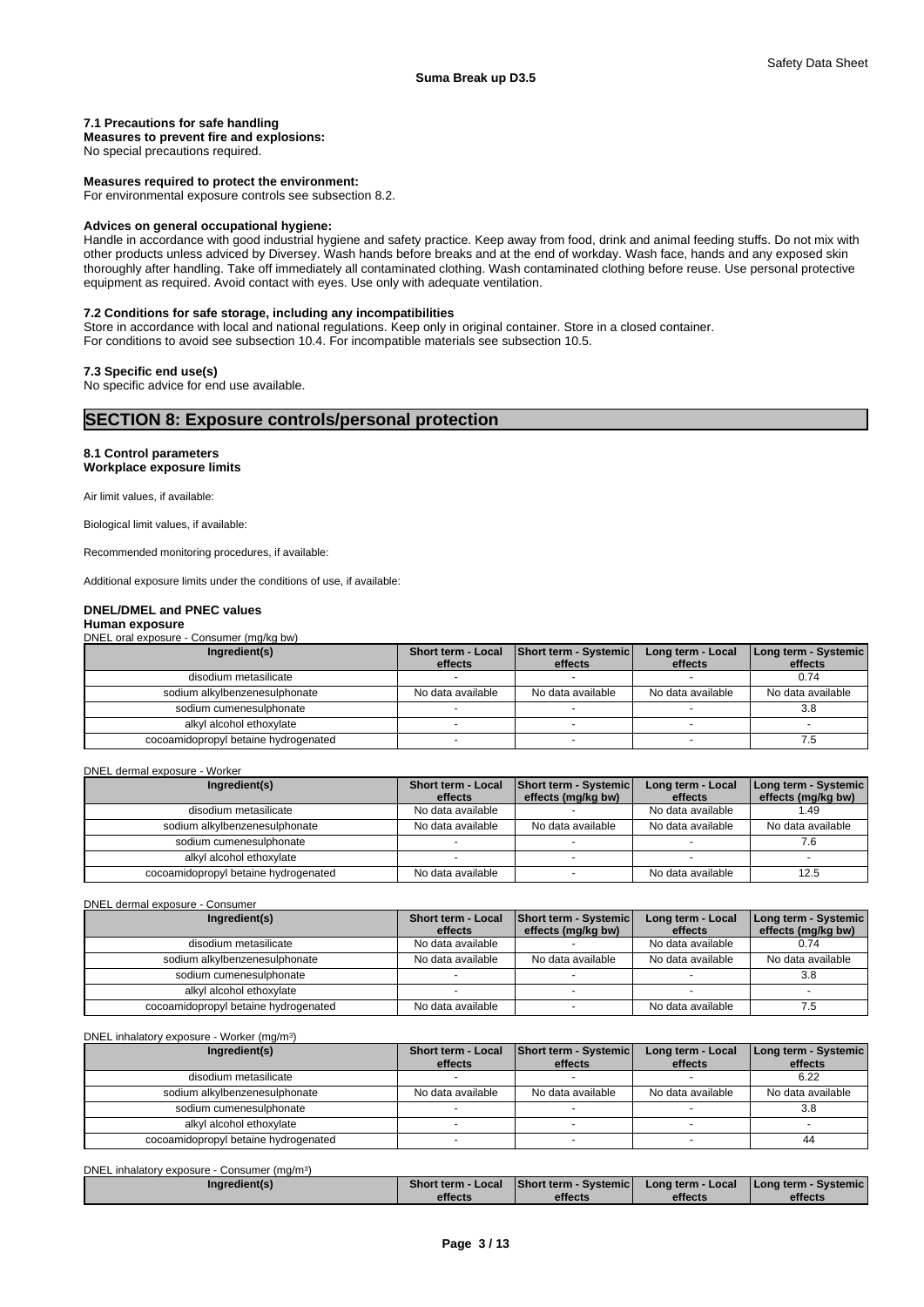# **Suma Break up D3.5**

| disodium metasilicate                |                   |                   |                   | l.55              |
|--------------------------------------|-------------------|-------------------|-------------------|-------------------|
| sodium alkylbenzenesulphonate        | No data available | No data available | No data available | No data available |
| sodium cumenesulphonate              |                   |                   |                   | 13.2              |
| alkyl alcohol ethoxylate             |                   |                   |                   |                   |
| cocoamidopropyl betaine hydrogenated |                   |                   |                   |                   |

# **Environmental exposure** Environmental exposure - PNEC

| Elivilommental exposure - Fined      |                   |                                                      |                     |                                  |
|--------------------------------------|-------------------|------------------------------------------------------|---------------------|----------------------------------|
| Ingredient(s)                        | (mg/l)            | Surface water, fresh Surface water, marine<br>(mg/l) | Intermittent (mg/l) | Sewage treatment<br>plant (mg/l) |
| disodium metasilicate                |                   |                                                      |                     | 1000                             |
| sodium alkylbenzenesulphonate        | No data available | No data available                                    | No data available   | No data available                |
| sodium cumenesulphonate              | 0.23              |                                                      | 2.3                 | 100                              |
| alkyl alcohol ethoxylate             |                   |                                                      |                     |                                  |
| cocoamidopropyl betaine hydrogenated | 0.0135            | 0.00135                                              |                     | 3000                             |

Environmental exposure - PNEC, continued

| Ingredient(s)                        | Sediment, freshwater<br>(mg/kg) | Sediment, marine<br>(mg/kg) | Soil (mg/kg)      | Air ( $mg/m3$ )   |
|--------------------------------------|---------------------------------|-----------------------------|-------------------|-------------------|
| disodium metasilicate                |                                 |                             |                   |                   |
| sodium alkylbenzenesulphonate        | No data available               | No data available           | No data available | No data available |
| sodium cumenesulphonate              |                                 |                             |                   |                   |
| alkyl alcohol ethoxylate             |                                 |                             |                   |                   |
| cocoamidopropyl betaine hydrogenated |                                 |                             | 0.8               |                   |

# **8.2 Exposure controls**

*The following information applies for the uses indicated in subsection 1.2 of the Safety Data Sheet. If available, please refer to the product information sheet for application and handling instructions. Normal use conditions are assumed for this section.*

*Recommended safety measures for handling the undiluted product: Covering activities such as filling and transfer of product to application equipment, flasks or buckets*

| If the product is diluted by using specific dosing systems with no risk of splashes or direct skin<br>contact, the personal protection equipment as described in this section is not required. |
|------------------------------------------------------------------------------------------------------------------------------------------------------------------------------------------------|
| Avoid direct contact and/or splashes where possible. Train personnel.                                                                                                                          |
|                                                                                                                                                                                                |
| Safety glasses or goggles (EN 166).                                                                                                                                                            |
| Chemical-resistant protective gloves (EN 374). Verify instructions regarding permeability and                                                                                                  |
| breakthrough time, as provided by the gloves supplier. Consider specific local use conditions, such<br>as risk of splashes, cuts, contact time and temperature.                                |
| Suggested gloves for prolonged contact: Material: butyl rubber Penetration time: >= 480 min<br>Material thickness: $>= 0.7$ mm                                                                 |
| Suggested gloves for protection against splashes: Material: nitrile rubber Penetration time: >= 30<br>min Material thickness: $\geq 0.4$ mm                                                    |
| In consultation with the supplier of protective gloves a different type providing similar protection may<br>be chosen.                                                                         |
| No special requirements under normal use conditions.                                                                                                                                           |
| No special requirements under normal use conditions.                                                                                                                                           |
| No special requirements under normal use conditions.                                                                                                                                           |
|                                                                                                                                                                                                |

*Recommended safety measures for handling the diluted product:*

**Recommended maximum concentration (%):** 3

| Appropriate engineering controls:<br>Appropriate organisational controls: | Provide a good standard of general ventilation.<br>No special requirements under normal use conditions.                                           |
|---------------------------------------------------------------------------|---------------------------------------------------------------------------------------------------------------------------------------------------|
| Personal protective equipment                                             |                                                                                                                                                   |
| Eye / face protection:                                                    | Safety glasses are not normally required. However, their use is recommended in those cases<br>where splashes may occur when handling the product. |
| Hand protection:                                                          | Rinse and dry hands after use. For prolonged contact protection for the skin may be necessary.                                                    |
| <b>Body protection:</b>                                                   | No special requirements under normal use conditions.                                                                                              |
| <b>Respiratory protection:</b>                                            | No special requirements under normal use conditions.                                                                                              |
| <b>Environmental exposure controls:</b>                                   | No special requirements under normal use conditions.                                                                                              |

# **SECTION 9: Physical and chemical properties**

**9.1 Information on basic physical and chemical properties**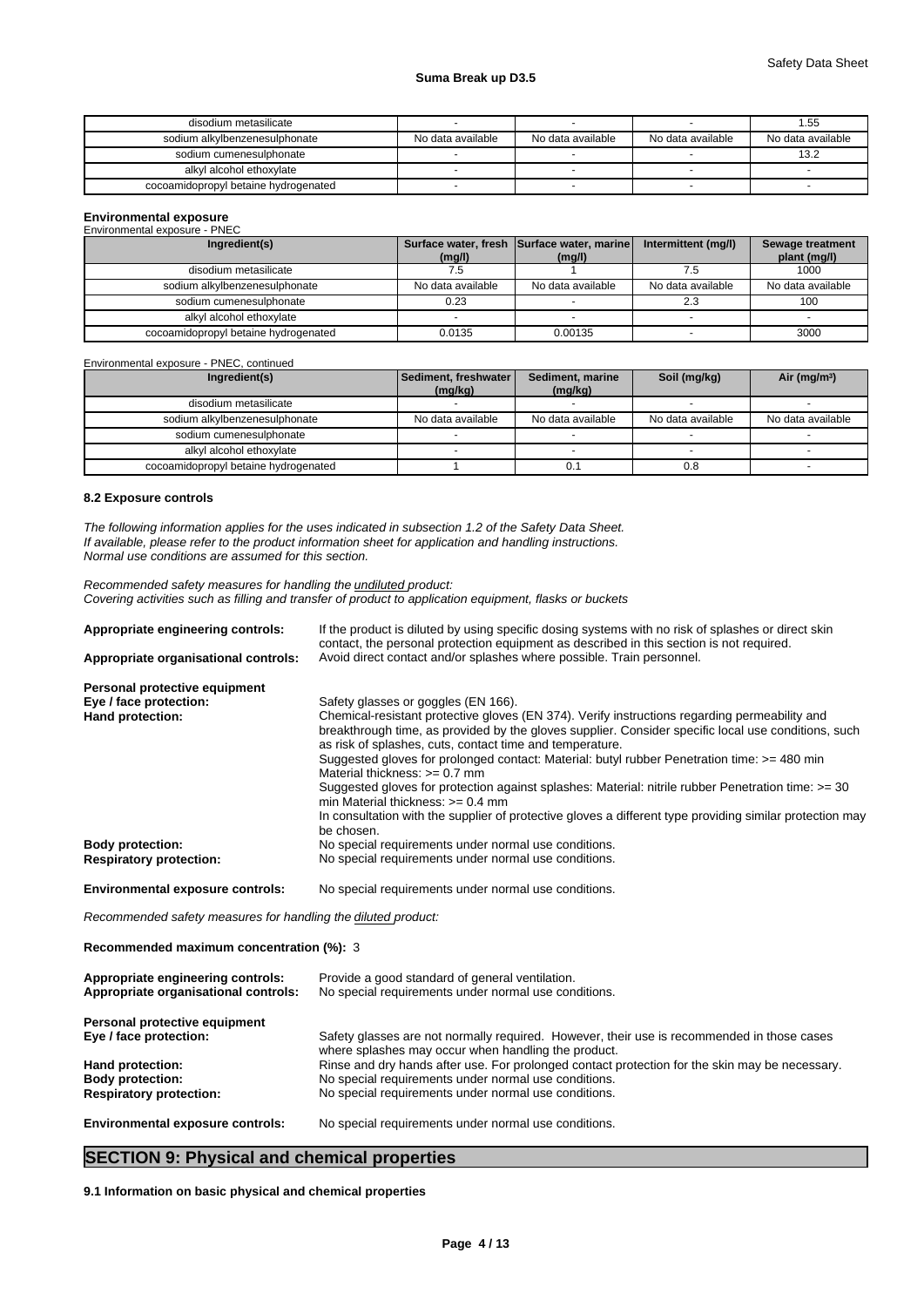**Method Atmospheric pressure (hPa)**

# **Information in this section refers to the product, unless it is specifically stated that substance data is listed**

**Physical State:** Liquid **Colour:** Clear, Yellow **Odour:** Product specific **Odour threshold:** Not applicable **pH:** > 12 (neat) **Melting point/freezing point (°C):** Not determined Not relevant to classification of this product **Initial boiling point and boiling range (°C):** Not determined

Substance data, boiling point **Ingredient(s) Value Value Method (°C)** disodium metasilicate Note and American Control and American North Absolution No data available

| qisoqlurli metasilicate              | <u>ino dala avaliable</u> |                  |  |
|--------------------------------------|---------------------------|------------------|--|
| sodium alkylbenzenesulphonate        | No data available         |                  |  |
| sodium cumenesulphonate              | No data available         |                  |  |
| alkyl alcohol ethoxylate             | >232.2                    | Method not given |  |
| cocoamidopropyl betaine hydrogenated | 100                       | Method not given |  |

#### **Method / remark**

**Method / remark**

**Method / remark**

*( UN Manual of Tests and Criteria, section 32, L.2 )* **Flash point (°C):** Not applicable. **Sustained combustion:** Not applicable. **Evaporation rate:** Not determined **Flammability (solid, gas):** Not applicable to liquids **Upper/lower flammability limit (%):** Not determined

Substance data, flammability or explosive limits, if available:

# **Vapour pressure:** Not determined

Substance data, vapour pressure

| Ingredient(s)                        | Value<br>(Pa)     | <b>Method</b>    | Temperature<br>(°C) |
|--------------------------------------|-------------------|------------------|---------------------|
| disodium metasilicate                | No data available |                  |                     |
| sodium alkylbenzenesulphonate        | No data available |                  |                     |
| sodium cumenesulphonate              | No data available |                  |                     |
| alkyl alcohol ethoxylate             | < 10              | Method not given | 37.8                |
| cocoamidopropyl betaine hydrogenated |                   | Method not given | 20                  |

#### **Solubility in / Miscibility with Water:** Fully miscible **Vapour density:** Not determined **Relative density:** ≈1.10(20°C)

Substance data, solubility in water

| Ingredient(s)                        | Value             | <b>Method</b>    | Temperature |
|--------------------------------------|-------------------|------------------|-------------|
|                                      | (g/l)             |                  | (°C)        |
| disodium metasilicate                | 350               | Method not given | 20          |
| sodium alkylbenzenesulphonate        | No data available |                  |             |
| sodium cumenesulphonate              | 493 Soluble       | Method not given | 20          |
| alkyl alcohol ethoxylate             | 100 Soluble       | Method not given |             |
| cocoamidopropyl betaine hydrogenated | > .? Soluble      | Method not given | 20          |

Substance data, partition coefficient n-octanol/water (log Kow): see subsection 12.3

**Decomposition temperature:** Not applicable. **Autoignition temperature:** Not determined **Viscosity:** Not determined **Explosive properties:** Not explosive. **Oxidising properties:** Not oxidising.

**9.2 Other information<br>Surface tension (N/m):** Not determined **Corrosion to metals:** Not corrosive

Substance data, dissociation constant, if available:

# **SECTION 10: Stability and reactivity**

**Method / remark**

**Method / remark**

Not relevant to classification of this product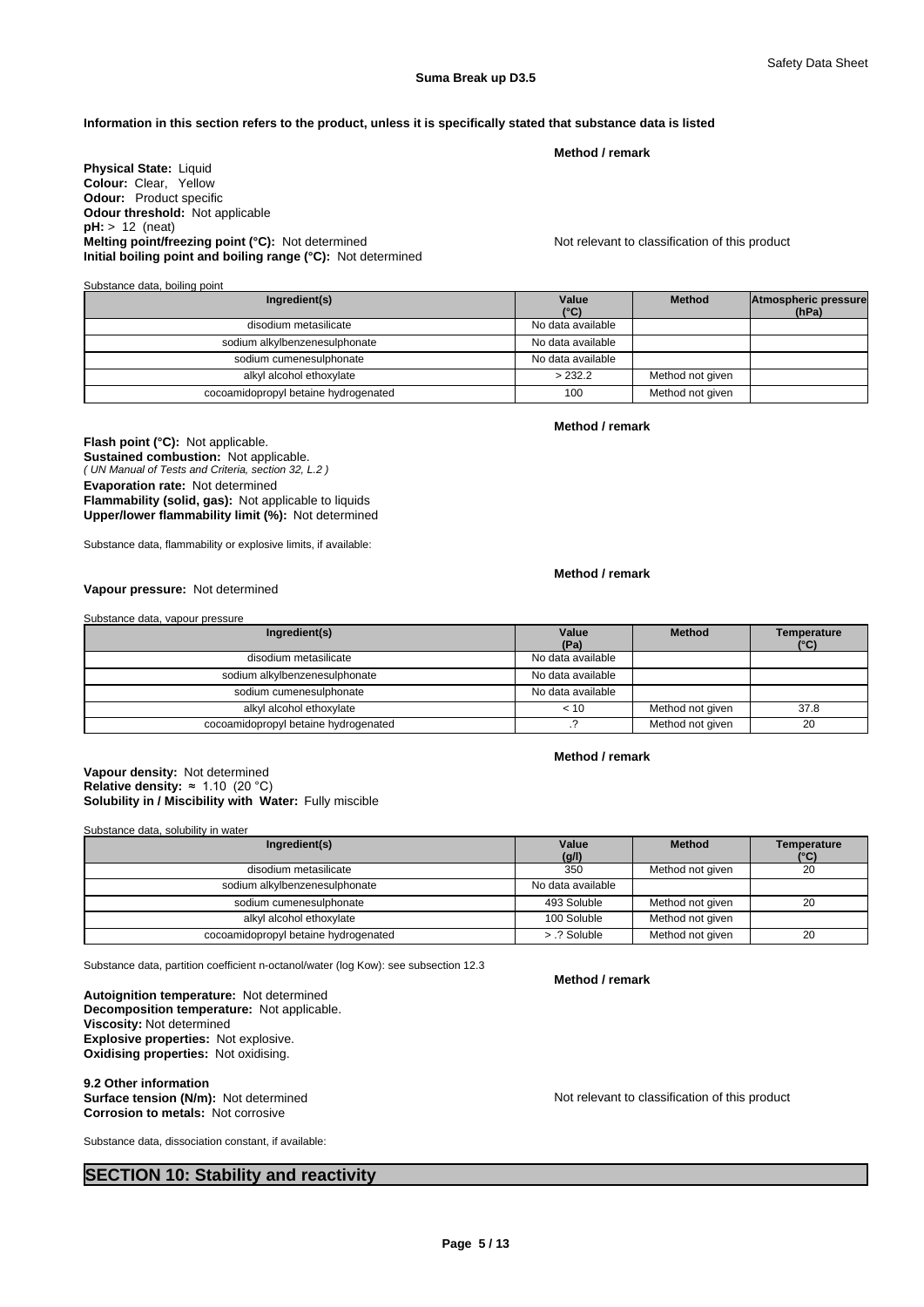# **10.1 Reactivity**

No reactivity hazards known under normal storage and use conditions.

# **10.2 Chemical stability**

Stable under normal storage and use conditions.

# **10.3 Possibility of hazardous reactions**

No hazardous reactions known under normal storage and use conditions.

#### **10.4 Conditions to avoid**

None known under normal storage and use conditions.

#### **10.5 Incompatible materials**

Reacts with acids.

# **10.6 Hazardous decomposition products**

None known under normal storage and use conditions.

# **SECTION 11: Toxicological information**

#### **11.1 Information on toxicological effects**

Mixture data:

# **Relevant calculated ATE(s):**

ATE - Oral (mg/kg): >2000

# **Skin irritation and corrosivity**

**Result:** Not corrosive **Method:** Episkin

Substance data, where relevant and available, are listed below:.

#### **Acute toxicity** Acute oral toxicity

| $1$ to grow of the restriction $\mathbf{r}$ |           |                      |                |                  |                             |
|---------------------------------------------|-----------|----------------------|----------------|------------------|-----------------------------|
| Ingredient(s)                               | Endpoint  | Value<br>(mq/kg)     | <b>Species</b> | <b>Method</b>    | <b>Exposure</b><br>time (h) |
| disodium metasilicate                       | $LD_{50}$ | 770 - 820            | Mouse          | Method not given |                             |
| sodium alkylbenzenesulphonate               |           | No data<br>available |                |                  |                             |
| sodium cumenesulphonate                     | $LD_{50}$ | >7000                | Rat            | Method not given |                             |
| alkyl alcohol ethoxylate                    | $LD_{50}$ | $300 - 2000$         |                | Method not given |                             |
| cocoamidopropyl betaine hydrogenated        | $LD_{50}$ | 2430                 | Rat            | Method not given |                             |

#### Acute dermal toxicity

| Ingredient(s)                        | Endpoint  | Value<br>(mg/kg)     | <b>Species</b> | <b>Method</b>     | <b>Exposure</b><br>time (h) |
|--------------------------------------|-----------|----------------------|----------------|-------------------|-----------------------------|
| disodium metasilicate                |           | No data<br>available |                |                   |                             |
| sodium alkylbenzenesulphonate        |           | No data<br>available |                |                   |                             |
| sodium cumenesulphonate              | $LD_{50}$ | > 2000               | Rabbit         | Method not given  |                             |
| alkyl alcohol ethoxylate             | $LD_{50}$ | 2000 - 5000          | Rat            | Method not given  |                             |
| cocoamidopropyl betaine hydrogenated | $LD_{50}$ | > 5000               | Rat            | OECD 402 (EU B.3) |                             |

Acute inhalative toxicity

| Ingredient(s)                        | Endpoint  | Value         | <b>Species</b> | <b>Method</b>    | <b>Exposure</b> |
|--------------------------------------|-----------|---------------|----------------|------------------|-----------------|
|                                      |           | (mg/l)        |                |                  | time (h)        |
| disodium metasilicate                |           | No data       |                |                  |                 |
|                                      |           | available     |                |                  |                 |
| sodium alkylbenzenesulphonate        |           | No data       |                |                  |                 |
|                                      |           | available     |                |                  |                 |
| sodium cumenesulphonate              | $LC_{50}$ | > 5 (mist) No | Rat            | Read across      | 3.87            |
|                                      |           | mortality     |                |                  |                 |
|                                      |           | observed      |                |                  |                 |
| alkyl alcohol ethoxylate             |           | No data       |                |                  |                 |
|                                      |           | available     |                |                  |                 |
| cocoamidopropyl betaine hydrogenated | $LC_{50}$ | $> 5$ (mist)  | Rat            | Method not given |                 |

#### **Irritation and corrosivity** Skin irritation and corrosivity

| Ingredient(s)                 | Result            | Species | <b>Method</b>    | <b>Exposure time</b> |
|-------------------------------|-------------------|---------|------------------|----------------------|
| disodium metasilicate         | Corrosive         |         | Method not aiven |                      |
| sodium alkylbenzenesulphonate | No data available |         |                  |                      |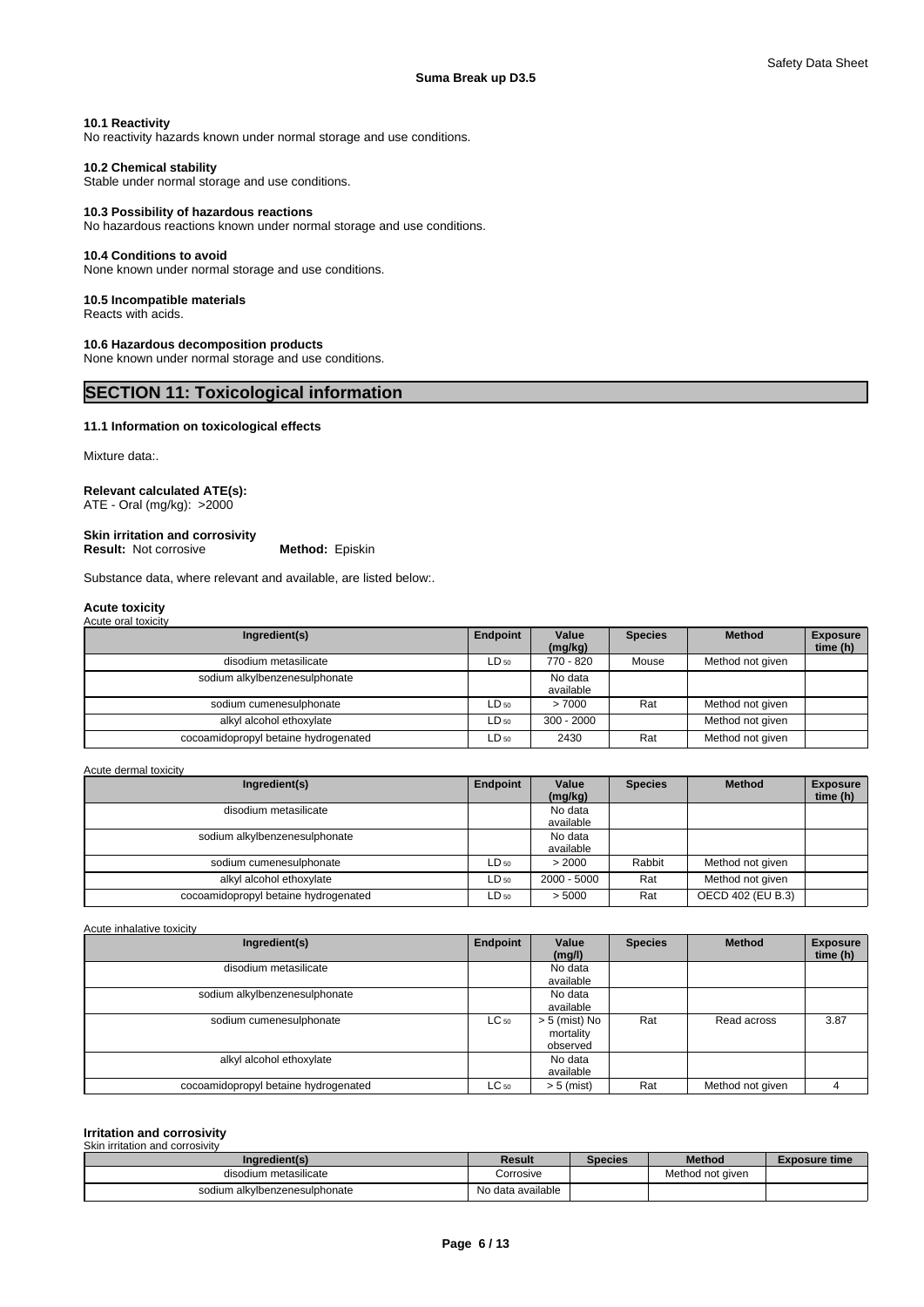# **Suma Break up D3.5**

| sodium cumenesulphonate              | Not irritant | Rabbit | <b>OECD 404 (EU B.4)</b> |  |
|--------------------------------------|--------------|--------|--------------------------|--|
| alkyl alcohol ethoxylate             | Not irritant |        | Method not given         |  |
| cocoamidopropyl betaine hydrogenated | Not irritant | Rabbit | <b>OECD 404 (EU B.4)</b> |  |

| Eye irritation and corrosivity       |                   |                |                   |                      |
|--------------------------------------|-------------------|----------------|-------------------|----------------------|
| Ingredient(s)                        | Result            | <b>Species</b> | <b>Method</b>     | <b>Exposure time</b> |
| disodium metasilicate                | Corrosive         |                | Method not given  |                      |
| sodium alkylbenzenesulphonate        | No data available |                |                   |                      |
| sodium cumenesulphonate              | Irritant          | Rabbit         | OECD 405 (EU B.5) |                      |
| alkyl alcohol ethoxylate             | Severe damage     | Rabbit         | Method not given  |                      |
| cocoamidopropyl betaine hydrogenated | Severe damage     | Rabbit         | OECD 405 (EU B.5) |                      |

Respiratory tract irritation and corrosivity

| Ingredient(s)                        | Result            | <b>Species</b> | <b>Method</b> | <b>Exposure time</b> |
|--------------------------------------|-------------------|----------------|---------------|----------------------|
| disodium metasilicate                | No data available |                |               |                      |
| sodium alkylbenzenesulphonate        | No data available |                |               |                      |
| sodium cumenesulphonate              | No data available |                |               |                      |
| alkyl alcohol ethoxylate             | No data available |                |               |                      |
| cocoamidopropyl betaine hydrogenated | No data available |                |               |                      |

| <b>Sensitisation</b>                 |                   |                |                                    |                   |
|--------------------------------------|-------------------|----------------|------------------------------------|-------------------|
| Sensitisation by skin contact        |                   |                |                                    |                   |
| Ingredient(s)                        | Result            | <b>Species</b> | <b>Method</b>                      | Exposure time (h) |
| disodium metasilicate                | No data available |                |                                    |                   |
| sodium alkylbenzenesulphonate        | No data available |                |                                    |                   |
| sodium cumenesulphonate              | Not sensitising   | Guinea pig     | OECD 406 (EU B.6) /<br><b>GPMT</b> |                   |
| alkyl alcohol ethoxylate             | Not sensitising   | Guinea pig     | Method not given                   |                   |
| cocoamidopropyl betaine hydrogenated | Not sensitising   | Guinea pig     | OECD 406 (EU B.6) /<br><b>GPMT</b> |                   |

# Sensitisation by inhalation

| Ingredient(s)                        | Result            | <b>Species</b> | <b>Method</b> | <b>Exposure time</b> |
|--------------------------------------|-------------------|----------------|---------------|----------------------|
| disodium metasilicate                | No data available |                |               |                      |
| sodium alkylbenzenesulphonate        | No data available |                |               |                      |
| sodium cumenesulphonate              | No data available |                |               |                      |
| alkyl alcohol ethoxylate             | No data available |                |               |                      |
| cocoamidopropyl betaine hydrogenated | No data available |                |               |                      |

# **CMR effects (carcinogenicity, mutagenicity and toxicity for reproduction)**

# **Mutagenicity**

| Ingredient(s)                        | <b>Result (in-vitro)</b>                               | <b>Method</b>                     | <b>Result (in-vivo)</b>                                    | <b>Method</b>                 |
|--------------------------------------|--------------------------------------------------------|-----------------------------------|------------------------------------------------------------|-------------------------------|
|                                      |                                                        | (in-vitro)                        |                                                            | (in-vivo)                     |
| disodium metasilicate                | <b>No data available</b>                               |                                   | No data available                                          |                               |
| sodium alkylbenzenesulphonate        | <b>No data available</b>                               |                                   | No data available                                          |                               |
| sodium cumenesulphonate              | No evidence for mutagenicity, negative<br>test results | Method not<br>aiven               | No evidence for mutagenicity, negative<br>test results     | <b>OECD 474 (EUI</b><br>B.12) |
| alkyl alcohol ethoxylate             | No evidence for mutagenicity, negative<br>test results | OECD 473                          | No data available                                          |                               |
| cocoamidopropyl betaine hydrogenated | No evidence for mutagenicity, negative<br>test results | B.12/13) OECD test results<br>476 | <b>OECD 471 (EU No evidence for mutagenicity, negative</b> | <b>OECD 474 (EUI</b><br>B.12  |

### **Carcinogenicity Ingredient(s) Effect** disodium metasilicate No data available sodium alkylbenzenesulphonate No data available sodium cumenesulphonate No evidence for carcinogenicity, negative test results<br>alkyl alcohol ethoxylate No evidence for carcinogenicity, negative test results No evidence for carcinogenicity, negative test results cocoamidopropyl betaine hydrogenated No evidence for carcinogenicity, weight-of-evidence

Toxicity for reproduction

| Ingredient(s)                   | <b>Endpoint</b> | <b>Specific effect</b> | Value<br>$\left \frac{\text{mg}}{\text{kg}}\right $ | <b>Species</b> | <b>Method</b>         | <b>Exposure</b><br>time | <b>Remarks and other effects</b><br>reported         |
|---------------------------------|-----------------|------------------------|-----------------------------------------------------|----------------|-----------------------|-------------------------|------------------------------------------------------|
| disodium metasilicate           |                 |                        | No data<br>available                                |                |                       |                         |                                                      |
| sodium<br>alkylbenzenesulphonat |                 |                        | No data<br>available                                |                |                       |                         |                                                      |
| sodium<br>cumenesulphonate      | <b>NOAEL</b>    | Teratogenic effects    | >936                                                | Rat            | Non quideline<br>test |                         | No known significant effects or<br>critical hazards  |
| alkyl alcohol ethoxylate        | <b>NOAEL</b>    |                        | > 250                                               | Rat            | Not known             |                         | No effects on fertility No<br>developmental toxicity |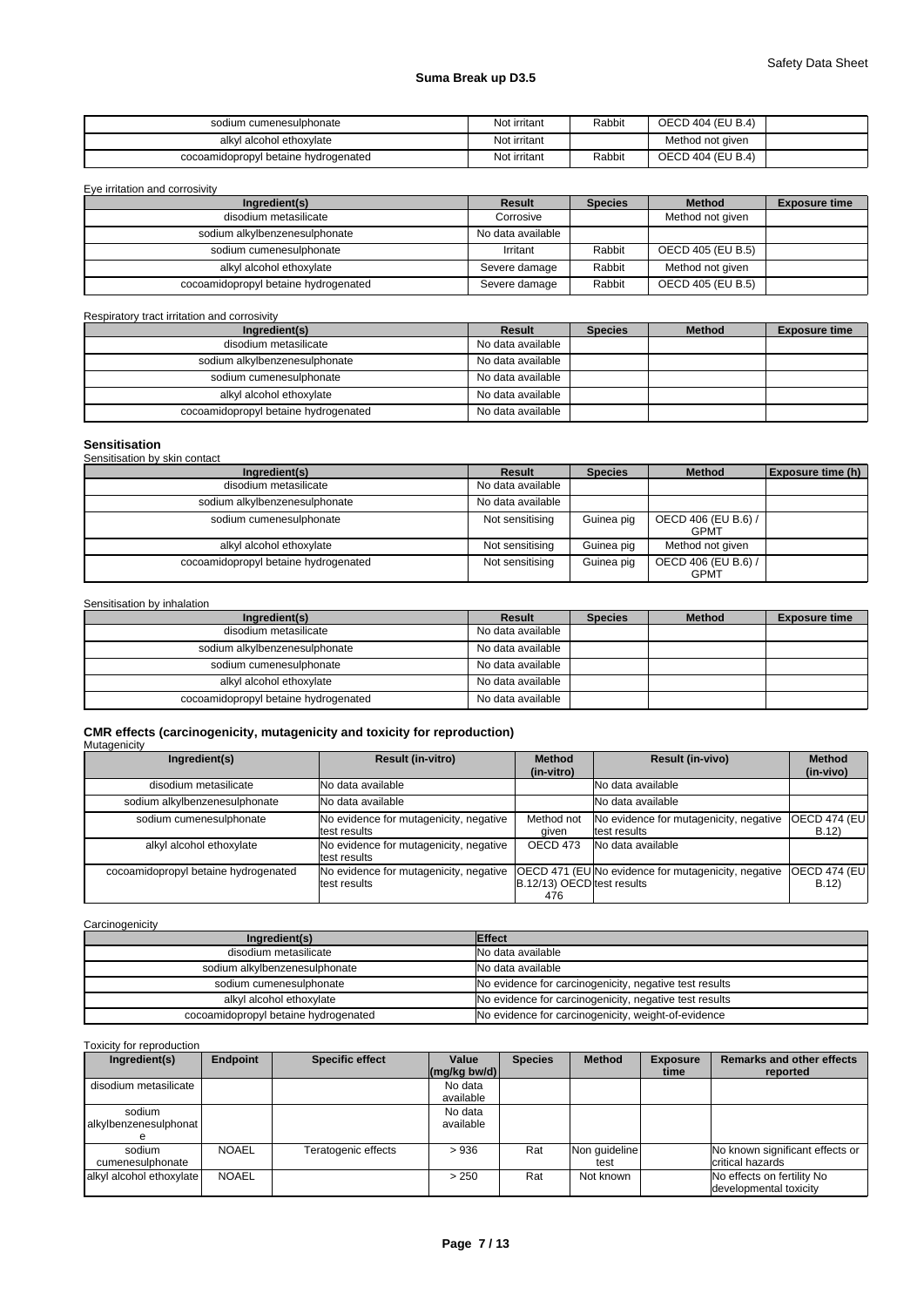| cocoamidopropyl           | <b>NOEL</b> | Developmental toxicity | 300 | Rat | OECD 414 |  |
|---------------------------|-------------|------------------------|-----|-----|----------|--|
| betaine hydrogenated<br>. |             |                        |     |     | (T11D24) |  |
|                           |             |                        |     |     | oral     |  |

# **Repeated dose toxicity** Sub-acute or sub-chronic oral toxicity

| Ingredient(s)                        | Endpoint     | Value<br>(mg/kg bw/d) | <b>Species</b> | <b>Method</b>                | $ time$ (days) $ $ | <b>Exposure Specific effects and organs</b><br>affected |
|--------------------------------------|--------------|-----------------------|----------------|------------------------------|--------------------|---------------------------------------------------------|
| disodium metasilicate                | <b>NOAEL</b> | $> 227 - 237$         | Rat            | Method not<br>qiven          |                    |                                                         |
| sodium alkylbenzenesulphonate        |              | No data<br>available  |                |                              |                    |                                                         |
| sodium cumenesulphonate              | <b>NOAEL</b> | 763 - 3534            | Rat            | OECD 408 (EU<br>B.26         |                    | No effects observed                                     |
| alkyl alcohol ethoxylate             | <b>NOAEL</b> | 80 - 400              |                | Method not<br>aiven          |                    |                                                         |
| cocoamidopropyl betaine hydrogenated | <b>NOAEL</b> | 300                   | Rat            | <b>OECD 408 (EU)</b><br>B.26 | 90                 |                                                         |

# Sub-chronic dermal toxicity

| Ingredient(s)                        | Endpoint     | Value        | <b>Species</b> | <b>Method</b>        |             | Exposure Specific effects and organs |
|--------------------------------------|--------------|--------------|----------------|----------------------|-------------|--------------------------------------|
|                                      |              | (mg/kg bw/d) |                |                      | time (days) | affected                             |
| disodium metasilicate                |              | No data      |                |                      |             |                                      |
|                                      |              | available    |                |                      |             |                                      |
| sodium alkylbenzenesulphonate        |              | No data      |                |                      |             |                                      |
|                                      |              | available    |                |                      |             |                                      |
| sodium cumenesulphonate              |              | No data      |                |                      |             |                                      |
|                                      |              | available    |                |                      |             |                                      |
| alkyl alcohol ethoxylate             | <b>NOAEL</b> | 80           |                | <b>OECD 411 (EU)</b> | 90          |                                      |
|                                      |              |              |                | B.28                 |             |                                      |
| cocoamidopropyl betaine hydrogenated |              | No data      |                |                      |             |                                      |
|                                      |              | available    |                |                      |             |                                      |

# Sub-chronic inhalation toxicity

| Ingredient(s)                        | Endpoint | Value        | <b>Species</b> | Method |             | Exposure Specific effects and organs |
|--------------------------------------|----------|--------------|----------------|--------|-------------|--------------------------------------|
|                                      |          | (mg/kg bw/d) |                |        | time (days) | affected                             |
| disodium metasilicate                |          | No data      |                |        |             |                                      |
|                                      |          | available    |                |        |             |                                      |
| sodium alkylbenzenesulphonate        |          | No data      |                |        |             |                                      |
|                                      |          | available    |                |        |             |                                      |
| sodium cumenesulphonate              |          | No data      |                |        |             |                                      |
|                                      |          | available    |                |        |             |                                      |
| alkyl alcohol ethoxylate             |          | No data      |                |        |             |                                      |
|                                      |          | available    |                |        |             |                                      |
| cocoamidopropyl betaine hydrogenated |          | No data      |                |        |             |                                      |
|                                      |          | available    |                |        |             |                                      |

# Chronic toxicity

| Ingredient(s)                           | <b>Exposure</b> | Endpoint | Value                | <b>Species</b> | <b>Method</b> | <b>Exposure</b> | Specific effects and | <b>Remark</b> |
|-----------------------------------------|-----------------|----------|----------------------|----------------|---------------|-----------------|----------------------|---------------|
|                                         | route           |          | (mg/kg bw/d)         |                |               | time            | organs affected      |               |
| disodium metasilicate                   |                 |          | No data<br>available |                |               |                 |                      |               |
| sodium<br>alkylbenzenesulphonat<br>e    |                 |          | No data<br>available |                |               |                 |                      |               |
| sodium<br>cumenesulphonate              |                 |          | No data<br>available |                |               |                 |                      |               |
| alkyl alcohol ethoxylate                |                 |          | No data<br>available |                |               |                 |                      |               |
| cocoamidopropyl<br>betaine hydrogenated |                 |          | No data<br>available |                |               |                 |                      |               |

# STOT-single exposure

| Ingredient(s)                        | Affected organ(s) |
|--------------------------------------|-------------------|
| disodium metasilicate                | No data available |
| sodium alkylbenzenesulphonate        | No data available |
| sodium cumenesulphonate              | Not applicable    |
| alkyl alcohol ethoxylate             | No data available |
| cocoamidopropyl betaine hydrogenated | No data available |

# STOT-repeated exposure

| Ingredient(s)                        | Affected organ(s) |
|--------------------------------------|-------------------|
| disodium metasilicate                | No data available |
| sodium alkylbenzenesulphonate        | No data available |
| sodium cumenesulphonate              | Not applicable    |
| alkyl alcohol ethoxylate             | No data available |
| cocoamidopropyl betaine hydrogenated | No data available |

# **Aspiration hazard**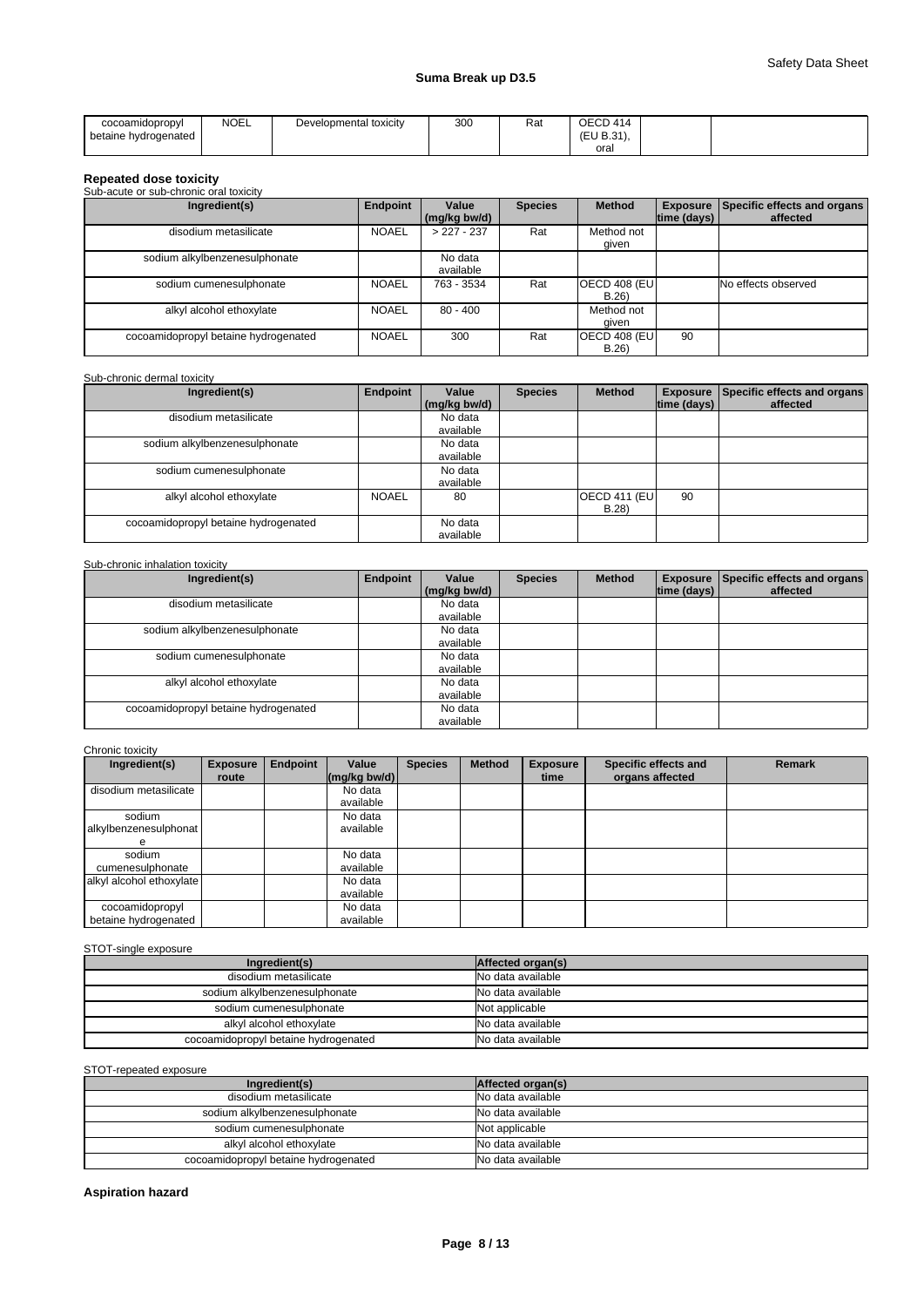Substances with an aspiration hazard (H304), if any, are listed in section 3. If relevant, see section 9 for dynamic viscosity and relative density of the product.

# **Potential adverse health effects and symptoms**

Effects and symptoms related to the product, if any, are listed in subsection 4.2.

# **SECTION 12: Ecological information**

# **12.1 Toxicity**

No data is available on the mixture.

Substance data, where relevant and available, are listed below:

# **Aquatic short-term toxicity**

| Aquatic short-term toxicity - fish   |           |                      |                      |                               |                             |
|--------------------------------------|-----------|----------------------|----------------------|-------------------------------|-----------------------------|
| Ingredient(s)                        | Endpoint  | Value<br>(mg/l)      | <b>Species</b>       | <b>Method</b>                 | <b>Exposure</b><br>time (h) |
| disodium metasilicate                | $LC_{50}$ | 210                  | Brachydanio<br>rerio | Method not given              | 96                          |
| sodium alkylbenzenesulphonate        |           | No data<br>available |                      |                               |                             |
| sodium cumenesulphonate              | $LC_{50}$ | >1000                | Fish                 | EPA-OPPTS 850.1075            | 96                          |
| alkyl alcohol ethoxylate             | $LC_{50}$ | $5 - 7$              | Fish                 | 92/69/EEC, C1,<br>semi-static | 96                          |
| cocoamidopropyl betaine hydrogenated | $LC_{50}$ | 1.11                 | Fish                 | OECD 203, semi-static         | 96                          |

| Aquatic short-term toxicity - crustacea |                 |                      |                         |                   |                             |
|-----------------------------------------|-----------------|----------------------|-------------------------|-------------------|-----------------------------|
| Ingredient(s)                           | <b>Endpoint</b> | Value<br>(mg/l)      | <b>Species</b>          | <b>Method</b>     | <b>Exposure</b><br>time (h) |
| disodium metasilicate                   | $EC_{50}$       | 1700                 | Daphnia                 | Method not given  | 48                          |
| sodium alkylbenzenesulphonate           |                 | No data<br>available |                         |                   |                             |
| sodium cumenesulphonate                 | $EC_{50}$       | >100                 | Daphnia<br>magna Straus | OECD 202 (EU C.2) | 48                          |
| alkyl alcohol ethoxylate                | $EC_{50}$       | 5.3                  | Daphnia                 | 92/69/EEC         | 48                          |
| cocoamidopropyl betaine hydrogenated    | $EC_{50}$       | 1.9                  | Daphnia                 | OECD 202, static  | 48                          |

# Aquatic short-term toxicity - algae

| Ingredient(s)                        | Endpoint  | Value<br>(mg/l)      | <b>Species</b>           | <b>Method</b>                     | <b>Exposure</b><br>time (h) |
|--------------------------------------|-----------|----------------------|--------------------------|-----------------------------------|-----------------------------|
| disodium metasilicate                | EC 50     | 207                  | Chlorella<br>pyrenoidosa | Method not given                  | 72                          |
| sodium alkylbenzenesulphonate        |           | No data<br>available |                          |                                   |                             |
| sodium cumenesulphonate              | EC 50     | > 230                |                          | Not specified LEPA OPPTS 850.5400 | 96                          |
| alkyl alcohol ethoxylate             | EC 50     | $.4 - 47$            | Not specified            | 92/69/EEC                         | 72                          |
| cocoamidopropyl betaine hydrogenated | $E1$ C 50 | 2.4                  | Not specified            | Method not given                  | 72                          |

# Aquatic short-term toxicity - marine species

| Ingredient(s)                        | <b>Endpoint</b>   | Value<br>(mg/l)      | <b>Species</b>                                          | <b>Method</b> | <b>Exposure</b><br>time (days) |
|--------------------------------------|-------------------|----------------------|---------------------------------------------------------|---------------|--------------------------------|
| disodium metasilicate                |                   | No data<br>available |                                                         |               |                                |
| sodium alkylbenzenesulphonate        |                   | No data<br>available |                                                         |               |                                |
| sodium cumenesulphonate              |                   | No data<br>available |                                                         |               |                                |
| alkyl alcohol ethoxylate             |                   | No data<br>available |                                                         |               |                                |
| cocoamidopropyl betaine hydrogenated | ErC <sub>50</sub> | 0.74                 | Skeletonema<br>costatum<br>Phaeodactylum<br>tricornutum | ISO 10253     | 72                             |

# Impact on sewage plants - toxicity to bacteria

| Ingredient(s)                        | Endpoint         | Value<br>(mg/l)      | <b>Inoculum</b>     | <b>Method</b>                  | <b>Exposure</b><br>time |
|--------------------------------------|------------------|----------------------|---------------------|--------------------------------|-------------------------|
| disodium metasilicate                | EC <sub>50</sub> | >100                 | Activated<br>sludge | Method not given               | 3 hour(s)               |
| sodium alkylbenzenesulphonate        |                  | No data<br>available |                     |                                |                         |
| sodium cumenesulphonate              | $Er$ C 50        | >1000                | Bacteria            | OECD <sub>209</sub>            | 3 hour(s)               |
| alkyl alcohol ethoxylate             | EC 50            | >140                 | Bacteria            | Method not given               | 3 hour(s)               |
| cocoamidopropyl betaine hydrogenated | $EC_{50}$        | 3000                 | Bacteria            | ISO 13641 (2003),<br>anaerobic | 16 hour(s)              |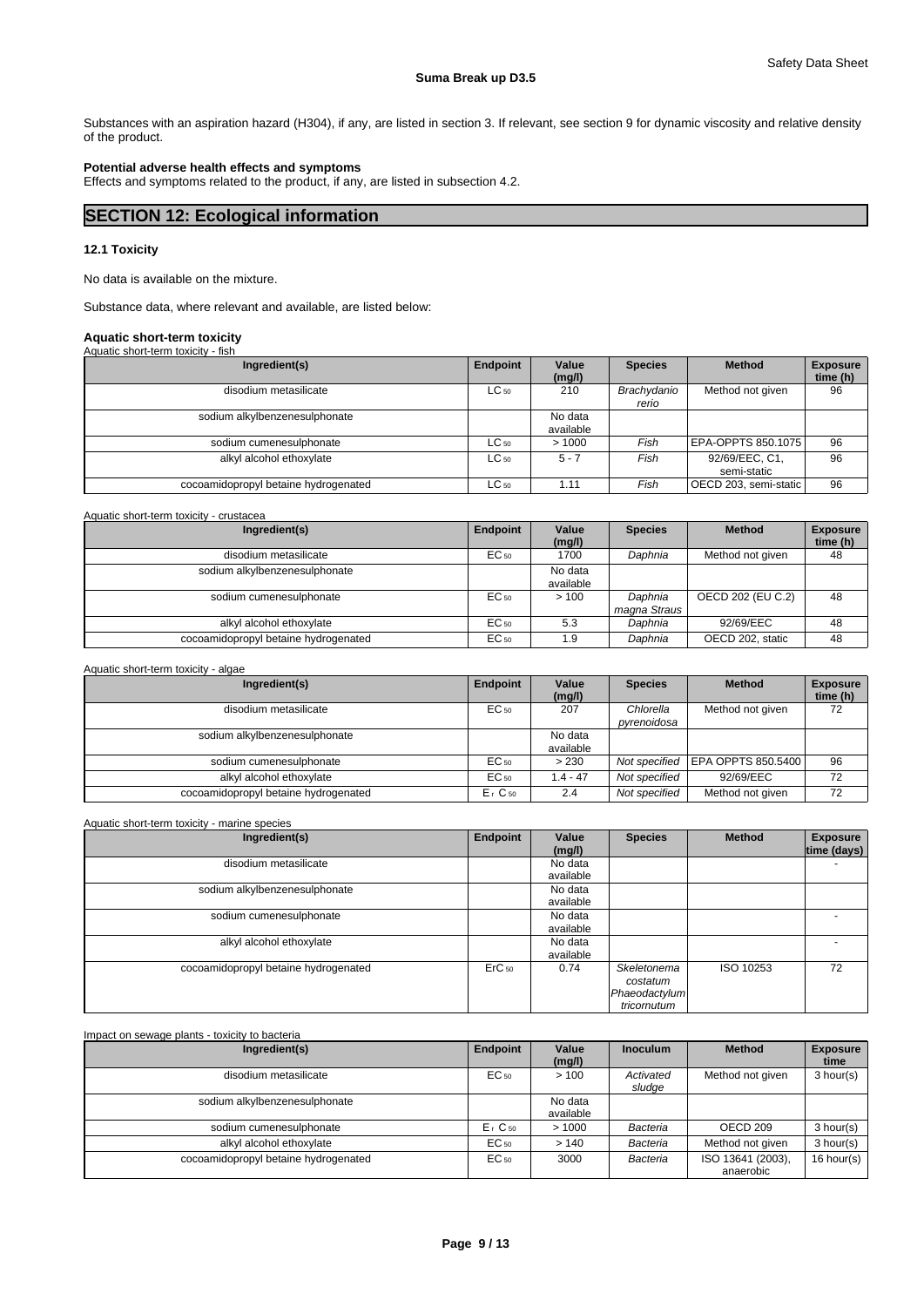# **Aquatic long-term toxicity** Aquatic long-term toxicity - fish

| Ingredient(s)                        | <b>Endpoint</b> | Value     | <b>Species</b>         | <b>Method</b> | <b>Exposure</b><br>time | <b>Effects observed</b> |
|--------------------------------------|-----------------|-----------|------------------------|---------------|-------------------------|-------------------------|
|                                      |                 | (mg/l)    |                        |               |                         |                         |
| disodium metasilicate                |                 | No data   |                        |               |                         |                         |
|                                      |                 | available |                        |               |                         |                         |
| sodium alkylbenzenesulphonate        |                 | No data   |                        |               |                         |                         |
|                                      |                 | available |                        |               |                         |                         |
| sodium cumenesulphonate              |                 | No data   |                        |               |                         |                         |
|                                      |                 | available |                        |               |                         |                         |
| alkyl alcohol ethoxylate             | $EC_{10}$       | 8.983     | Not specified          | Method not    | $21$ day(s)             |                         |
|                                      |                 |           |                        | qiven         |                         |                         |
| cocoamidopropyl betaine hydrogenated | <b>NOEC</b>     | 0.135     | Oncorhynchus<br>mykiss | OECD 210      | $100 \text{ day(s)}$    |                         |

# Aquatic long-term toxicity - crustacea

| Ingredient(s)                        | Endpoint    | Value<br>(mg/l)      | <b>Species</b>   | <b>Method</b>       | <b>Exposure</b><br>time | <b>Effects observed</b> |
|--------------------------------------|-------------|----------------------|------------------|---------------------|-------------------------|-------------------------|
| disodium metasilicate                |             | No data<br>available |                  |                     |                         |                         |
| sodium alkylbenzenesulphonate        |             | No data<br>available |                  |                     |                         |                         |
| sodium cumenesulphonate              |             | No data<br>available |                  |                     |                         |                         |
| alkyl alcohol ethoxylate             | $EC_{10}$   | 2.579                | Daphnia sp.      | Method not<br>qiven | $21$ day(s)             |                         |
| cocoamidopropyl betaine hydrogenated | <b>NOEC</b> | 0.3                  | Daphnia<br>maqna | OECD <sub>211</sub> | $21$ day(s)             |                         |

# Aquatic toxicity to other aquatic benthic organisms, including sediment-dwelling organisms, if available:

| Ingredient(s)                        | Endpoint | Value<br>(mg/kg dw<br>sediment) | <b>Species</b> | <b>Method</b> | <b>Exposure</b><br>time (days) | <b>Effects observed</b> |
|--------------------------------------|----------|---------------------------------|----------------|---------------|--------------------------------|-------------------------|
| disodium metasilicate                |          | No data<br>available            |                |               |                                |                         |
| sodium alkylbenzenesulphonate        |          | No data<br>available            |                |               |                                |                         |
| sodium cumenesulphonate              |          | No data<br>available            |                |               |                                |                         |
| alkyl alcohol ethoxylate             |          | No data<br>available            |                |               |                                |                         |
| cocoamidopropyl betaine hydrogenated |          | No data<br>available            |                |               |                                |                         |

# **Terrestrial toxicity** Terrestrial toxicity - soil invertebrates, including earthworms, if available:

| Ingredient(s)                        | Endpoint | Value<br>(mg/kg dw<br>soil) | <b>Species</b> | <b>Method</b> | <b>Exposure</b><br> time (days) | <b>Effects observed</b> |
|--------------------------------------|----------|-----------------------------|----------------|---------------|---------------------------------|-------------------------|
| disodium metasilicate                |          | No data<br>available        |                |               |                                 |                         |
| sodium cumenesulphonate              |          | No data<br>available        |                |               |                                 |                         |
| alkyl alcohol ethoxylate             |          | No data<br>available        |                |               |                                 |                         |
| cocoamidopropyl betaine hydrogenated |          | No data<br>available        |                |               |                                 |                         |

# Terrestrial toxicity - plants, if available:

| Ingredient(s)                        | Endpoint | Value<br>(mg/kg dw<br>soil) | <b>Species</b> | <b>Method</b> | <b>Exposure</b><br> time (days) | <b>Effects observed</b> |
|--------------------------------------|----------|-----------------------------|----------------|---------------|---------------------------------|-------------------------|
| disodium metasilicate                |          | No data                     |                |               | $\overline{\phantom{0}}$        |                         |
|                                      |          | available                   |                |               |                                 |                         |
| sodium cumenesulphonate              |          | No data                     |                |               |                                 |                         |
|                                      |          | available                   |                |               |                                 |                         |
| alkyl alcohol ethoxylate             |          | No data                     |                |               |                                 |                         |
|                                      |          | available                   |                |               |                                 |                         |
| cocoamidopropyl betaine hydrogenated |          | No data                     |                |               | <b>.</b>                        |                         |
|                                      |          | available                   |                |               |                                 |                         |

# Terrestrial toxicity - birds, if available:

| Ingredient(s)                        | Endpoint | Value     | <b>Species</b> | <b>Method</b> | <b>Exposure</b><br>time (days) | <b>Effects observed</b> |
|--------------------------------------|----------|-----------|----------------|---------------|--------------------------------|-------------------------|
| disodium metasilicate                |          | No data   |                |               |                                |                         |
|                                      |          | available |                |               |                                |                         |
| sodium cumenesulphonate              |          | No data   |                |               |                                |                         |
|                                      |          | available |                |               |                                |                         |
| alkyl alcohol ethoxylate             |          | No data   |                |               |                                |                         |
|                                      |          | available |                |               |                                |                         |
| cocoamidopropyl betaine hydrogenated |          | No data   |                |               | $\sim$                         |                         |
|                                      |          | available |                |               |                                |                         |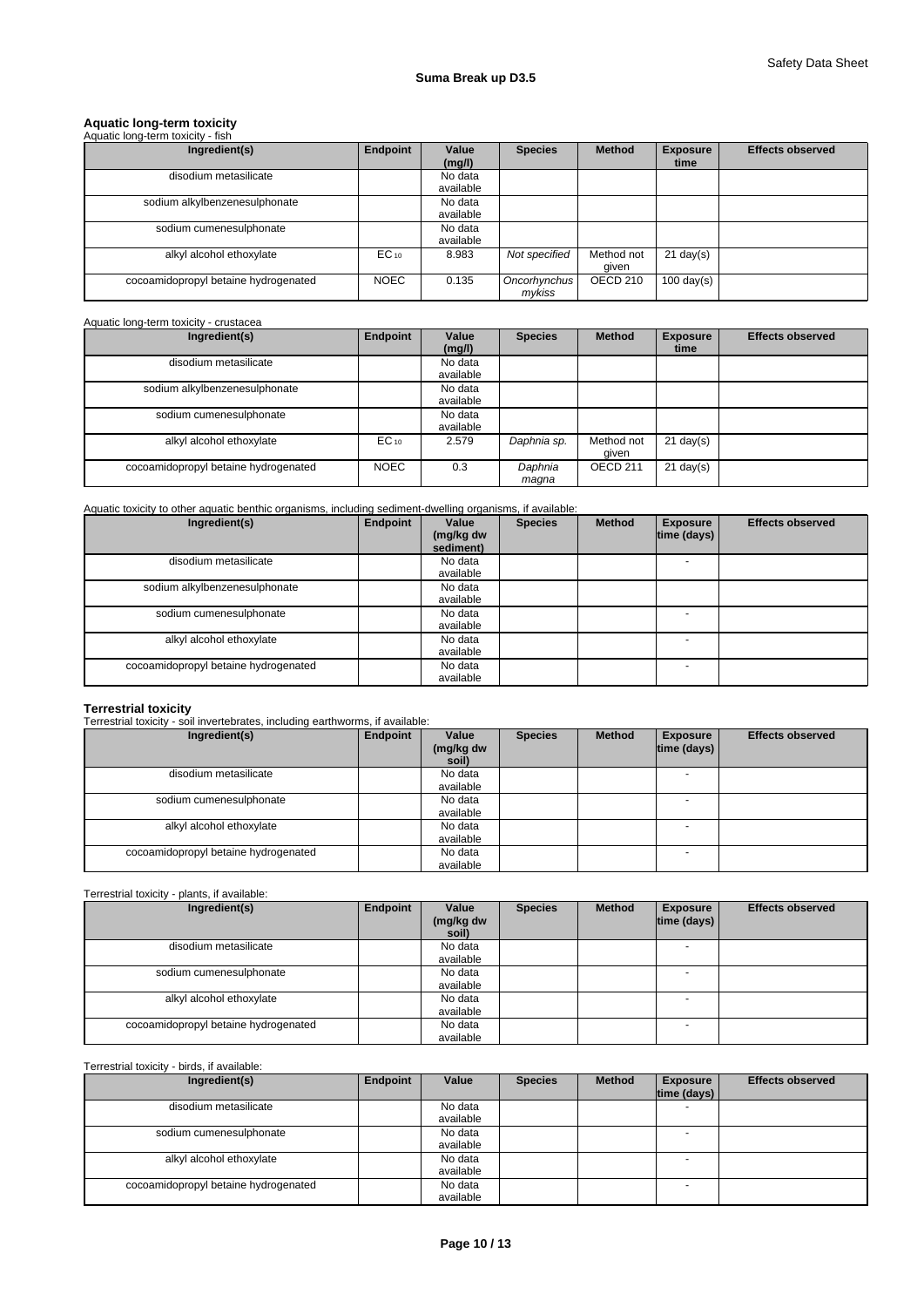#### Terrestrial toxicity - beneficial insects, if available:

| Ingredient(s)                        | Endpoint | Value<br>(mg/kg dw<br>soil) | <b>Species</b> | <b>Method</b> | <b>Exposure</b><br>$ time$ (days) $ $ | <b>Effects observed</b> |
|--------------------------------------|----------|-----------------------------|----------------|---------------|---------------------------------------|-------------------------|
| disodium metasilicate                |          | No data<br>available        |                |               |                                       |                         |
| sodium cumenesulphonate              |          | No data<br>available        |                |               |                                       |                         |
| alkyl alcohol ethoxylate             |          | No data<br>available        |                |               |                                       |                         |
| cocoamidopropyl betaine hydrogenated |          | No data<br>available        |                |               |                                       |                         |

#### Terrestrial toxicity - soil bacteria, if available:

| Ingredient(s)                        | Endpoint | Value<br>(mg/kg dw<br>soil) | <b>Species</b> | <b>Method</b> | <b>Exposure</b><br> time (days) | <b>Effects observed</b> |
|--------------------------------------|----------|-----------------------------|----------------|---------------|---------------------------------|-------------------------|
| disodium metasilicate                |          | No data<br>available        |                |               |                                 |                         |
| sodium cumenesulphonate              |          | No data<br>available        |                |               |                                 |                         |
| alkyl alcohol ethoxylate             |          | No data<br>available        |                |               |                                 |                         |
| cocoamidopropyl betaine hydrogenated |          | No data<br>available        |                |               | <b>.</b>                        |                         |

# **12.2 Persistence and degradability**

# **Abiotic degradation**

Abiotic degradation - photodegradation in air, if available:

Abiotic degradation - hydrolysis, if available:

Abiotic degradation - other processes, if available:

**Biodegradation** Ready biodegradability - aerobic conditions

| Ingredient(s)                        | <b>Inoculum</b> | <b>Analytical</b><br>method | DT 50                      | <b>Method</b> | <b>Evaluation</b>                                        |
|--------------------------------------|-----------------|-----------------------------|----------------------------|---------------|----------------------------------------------------------|
| disodium metasilicate                |                 |                             |                            |               | Not applicable (inorganic<br>substance)                  |
| sodium alkylbenzenesulphonate        |                 |                             |                            | OECD 301B     | Readily biodegradable                                    |
| sodium cumenesulphonate              |                 | $CO2$ production            | 103 - 109% in 28<br>day(s) | OECD 301B     | Readily biodegradable                                    |
| alkyl alcohol ethoxylate             |                 |                             |                            |               | 60 % in 28 day(s) Method not given Readily biodegradable |
| cocoamidopropyl betaine hydrogenated |                 |                             |                            |               | 95 % in 28 day(s) Method not given Readily biodegradable |

#### Ready biodegradability - anaerobic and marine conditions, if available:

| Ingredient(s)                        | Medium & Type | <b>Analytical</b><br>method | <b>DT</b> 50     | <b>Method</b> | <b>Evaluation</b>     |
|--------------------------------------|---------------|-----------------------------|------------------|---------------|-----------------------|
| cocoamidopropyl betaine hydrogenated |               |                             | 76% in 28 day(s) | OECD 306      | Readily biodegradable |

Degradation in relevant environmental compartments, if available:

# **12.3 Bioaccumulative potential**

| Partition coefficient n-octanol/water (log Kow) |                   |                  |                                    |        |  |  |
|-------------------------------------------------|-------------------|------------------|------------------------------------|--------|--|--|
| Ingredient(s)                                   | Value             | <b>Method</b>    | <b>Evaluation</b>                  | Remark |  |  |
| disodium metasilicate                           | No data available |                  |                                    |        |  |  |
| sodium alkylbenzenesulphonate                   | No data available |                  |                                    |        |  |  |
| sodium cumenesulphonate                         | $-1.1$            | Method not given | No bioaccumulation expected        |        |  |  |
| alkyl alcohol ethoxylate                        | $3.11 - 4.19$     | Method not given | High potential for bioaccumulation |        |  |  |
| cocoamidopropyl betaine hydrogenated            | 4.2               | Method not given | Low potential for bioaccumulation  |        |  |  |

# Bioconcentration factor (BCF)

| Ingredient(s)                           | Value             | <b>Species</b> | <b>Method</b>    | <b>Evaluation</b>                  | Remark |
|-----------------------------------------|-------------------|----------------|------------------|------------------------------------|--------|
| disodium metasilicate                   | No data available |                |                  |                                    |        |
| sodium<br>alkylbenzenesulphonat         | No data available |                |                  |                                    |        |
| sodium<br>cumenesulphonate              | No data available |                |                  |                                    |        |
| alkyl alcohol ethoxylate                | < 500             |                | Method not given | High potential for bioaccumulation |        |
| cocoamidopropyl<br>betaine hydrogenated | $3 - 71$          |                | Method not given | Low potential for bioaccumulation  |        |

# **12.4 Mobility in soil**

Adsorption/Desorption to soil or sediment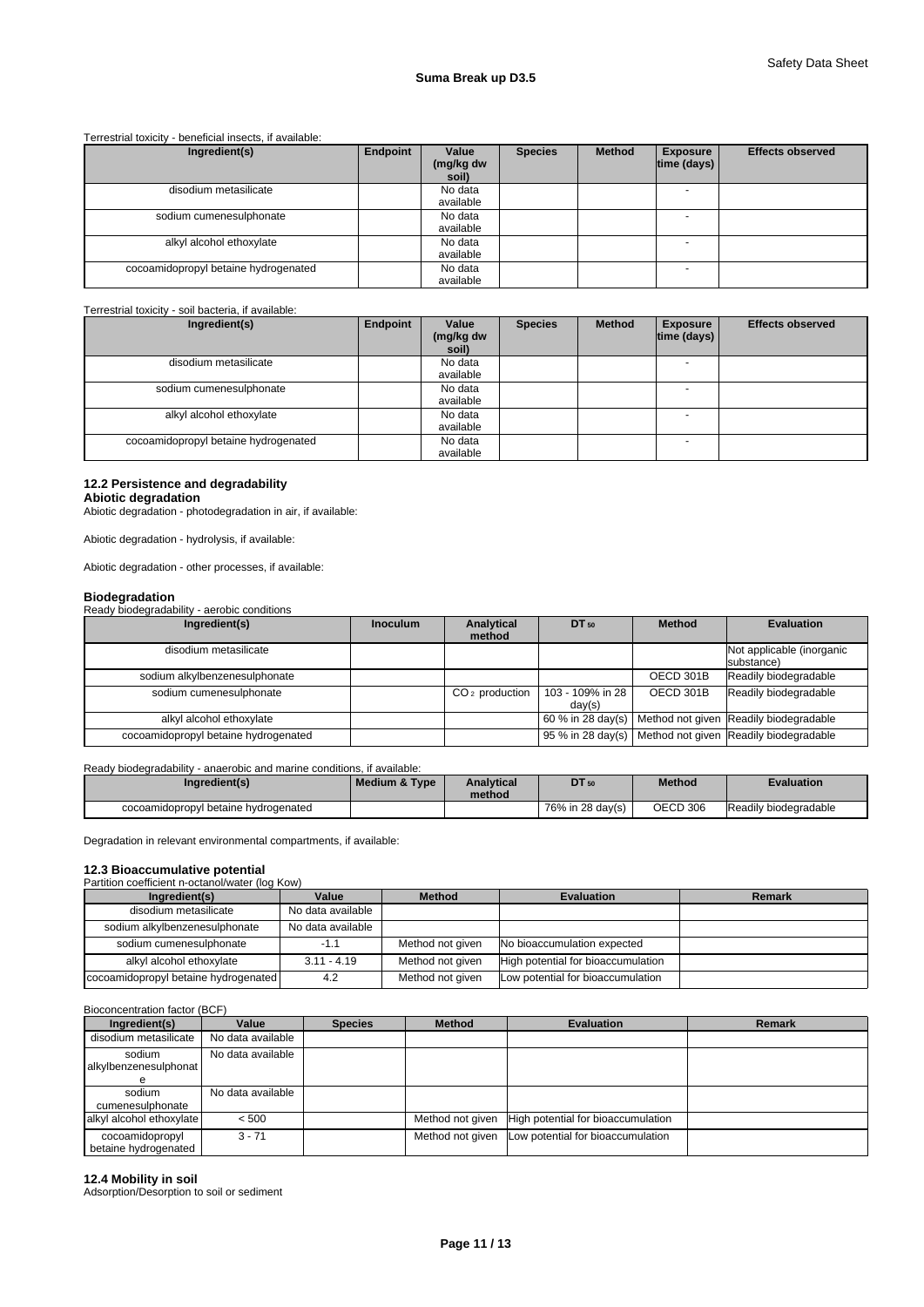### **Suma Break up D3.5**

| Ingredient(s)                        | <b>Adsorption</b><br>coefficient<br>Log Koc | <b>Desorption</b><br>coefficient<br>Log Koc(des) | <b>Method</b> | Soil/sediment<br>type | Evaluation                                          |
|--------------------------------------|---------------------------------------------|--------------------------------------------------|---------------|-----------------------|-----------------------------------------------------|
| disodium metasilicate                | No data available                           |                                                  |               |                       |                                                     |
| sodium alkylbenzenesulphonate        | No data available                           |                                                  |               |                       |                                                     |
| sodium cumenesulphonate              | No data available                           |                                                  |               |                       |                                                     |
| alkyl alcohol ethoxylate             | No data available                           |                                                  |               |                       | Potential for mobility in soil,<br>soluble in water |
| cocoamidopropyl betaine hydrogenated | No data available                           |                                                  |               |                       | Potential for mobility in soil,<br>soluble in water |

# **12.5 Results of PBT and vPvB assessment**

Substances that fulfill the criteria for PBT/vPvB, if any, are listed in section 3.

# **12.6 Other adverse effects**

No other adverse effects known.

| <b>SECTION 13: Disposal considerations</b>                   |                                                                                                  |  |  |  |  |  |  |
|--------------------------------------------------------------|--------------------------------------------------------------------------------------------------|--|--|--|--|--|--|
| 13.1 Waste treatment methods<br>Waste from residues / unused | The concentrated contents or contaminated packaging should be disposed of by a certified handler |  |  |  |  |  |  |

| products:<br>European Waste Cataloque:                                 | or according to the site permit. Release of waste to sewers is discouraged. The cleaned packaging<br>material is suitable for energy recovery or recycling in line with local legislation.<br>20 01 29 <sup>*</sup> - detergents containing dangerous substances. |
|------------------------------------------------------------------------|-------------------------------------------------------------------------------------------------------------------------------------------------------------------------------------------------------------------------------------------------------------------|
| Empty packaging<br><b>Recommendation:</b><br>Suitable cleaning agents: | Dispose of observing national or local regulations.<br>Water, if necessary with cleaning agent.                                                                                                                                                                   |

# **SECTION 14: Transport information**

**Land transport (ADR/RID), Sea transport (IMDG), Air transport (ICAO-TI / IATA-DGR)** 

**14.1 UN number:** Non-dangerous goods

**14.2 UN proper shipping name:** Non-dangerous goods

**14.3 Transport hazard class(es):** Non-dangerous goods

**Class:** -

**14.4 Packing group:** Non-dangerous goods

**14.5 Environmental hazards:** Non-dangerous goods

**14.6 Special precautions for user:** Non-dangerous goods

**14.7 Transport in bulk according to Annex II of MARPOL and the IBC Code:** Non-dangerous goods

# **SECTION 15: Regulatory information**

# **15.1 Safety, health and environmental regulations/legislation specific for the substance or mixture**

# **EU regulations:**

• Regulation (EC) No 1272/2008 - CLP

• Regulation (EC) No. 1907/2006 - REACH

•Regulation (EC) No. 648/2004 - Detergents regulation

**Authorisations or restrictions (Regulation (EC) No 1907/2006, Title VII respectively Title VIII):** Not applicable.

| Ingredients according to EC Detergents Regulation 648/2004         |           |  |
|--------------------------------------------------------------------|-----------|--|
| phosphates                                                         | $5 - 15%$ |  |
| amphoteric surfactants, anionic surfactants, non-ionic surfactants | < 5%      |  |

The surfactant(s) contained in this preparation complies(comply) with the biodegradability criteria as laid down in Regulation (EC) No. 648/2004 on detergents. Data to support this assertion are held at the disposal of the competent authorities of the Member States and will be made available to them, at their direct request or at the request of a detergent manufacturer.

#### **15.2 Chemical safety assessment**

A chemical safety assessment has not been carried out on the mixture

# **SECTION 16: Other information**

*The information in this document is based on our best present knowledge. However, it does not constitute a guarantee for any specific product features and does not establish a legally binding contract*

**Reason for revision:**

This data sheet contains changes from the previous version in section(s):, 2, 3, 16

**SDS code:** MS1001957 **Version:** 01.1 **Revision:** 2018-01-25